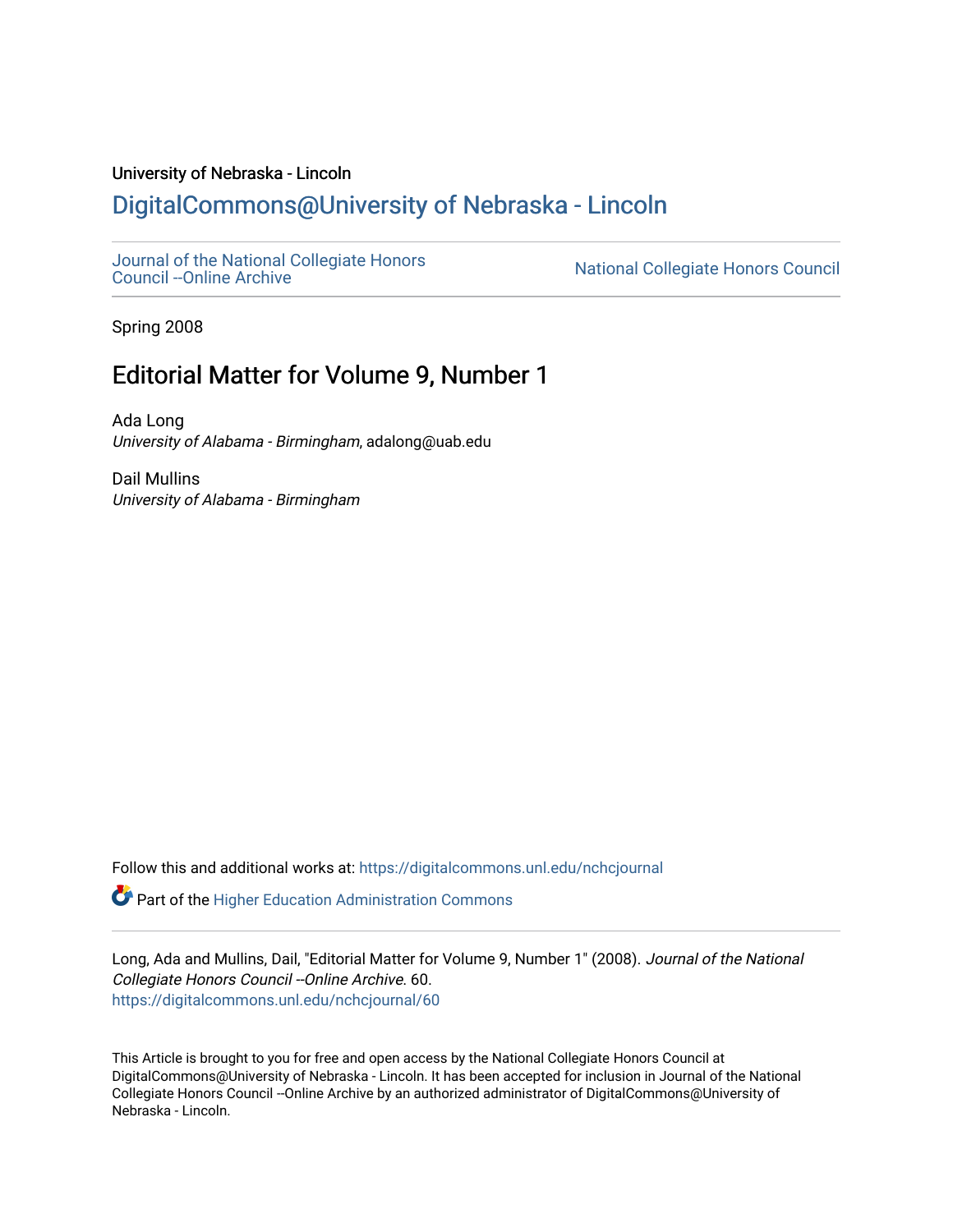### **JOURNAL OF THE NATIONAL COLLEGIATE HONORS COUNCIL**

#### **A PUBLICATION OF THE NATIONAL COLLEGIATE HONORS COUNCIL**

## **HONORS CULTURE**

### **JOURNAL EDITORS ADA LONG DAIL MULLINS UNIVERSITY OF ALABAMA AT BIRMINGHAM**

**The National Collegiate Honors Council** is an association of faculty, students, and others interested in honors education. Executive Committee: Hallie Savage, President, Clarion University of Pennsylvania; Lydia Lyons, President-Elect, Hillsborough Community College; Kate Bruce, Immediate Past-President, University of North Carolina-Wilmington; John Zubizaretta, Vice-President, Columbia College; Bonnie Irwin, Secretary, Eastern Illinois University; Rolland W. Pack, Treasurer, Freed-Hardeman. Executive Director: Cindy Hill, headquartered at University of Nebraska-Lincoln. Board of Directors: Patrice Berger, University of Nebraska-Lincoln; Sara Brady, Hillsborough Community College; John Britt, Lee College-Texas; Deborah Craig, Kent State University; Hesham Elenagar, Northern Arizona University; Sarah Fann, University of North Carolina-Wilmington; Annmarie Guzy, University of South Alabama; Gregory Lanier, University of West Florida; Will Lee, Texas A&M University; Kathy A. Lyon, Winthrop University; Jay Mandt, Wichita State University; Shane Miller, West Virginia University; Roxanne Moralez, Texas State University-San Marcos; Rosalie Otero, University of New Mexico; Ruth Randall, Johnson County Community College; James Ruebel, Ball State University; Richard I. Scott, University of Central Arkansas; Bob Spurrier, Oklahoma State University.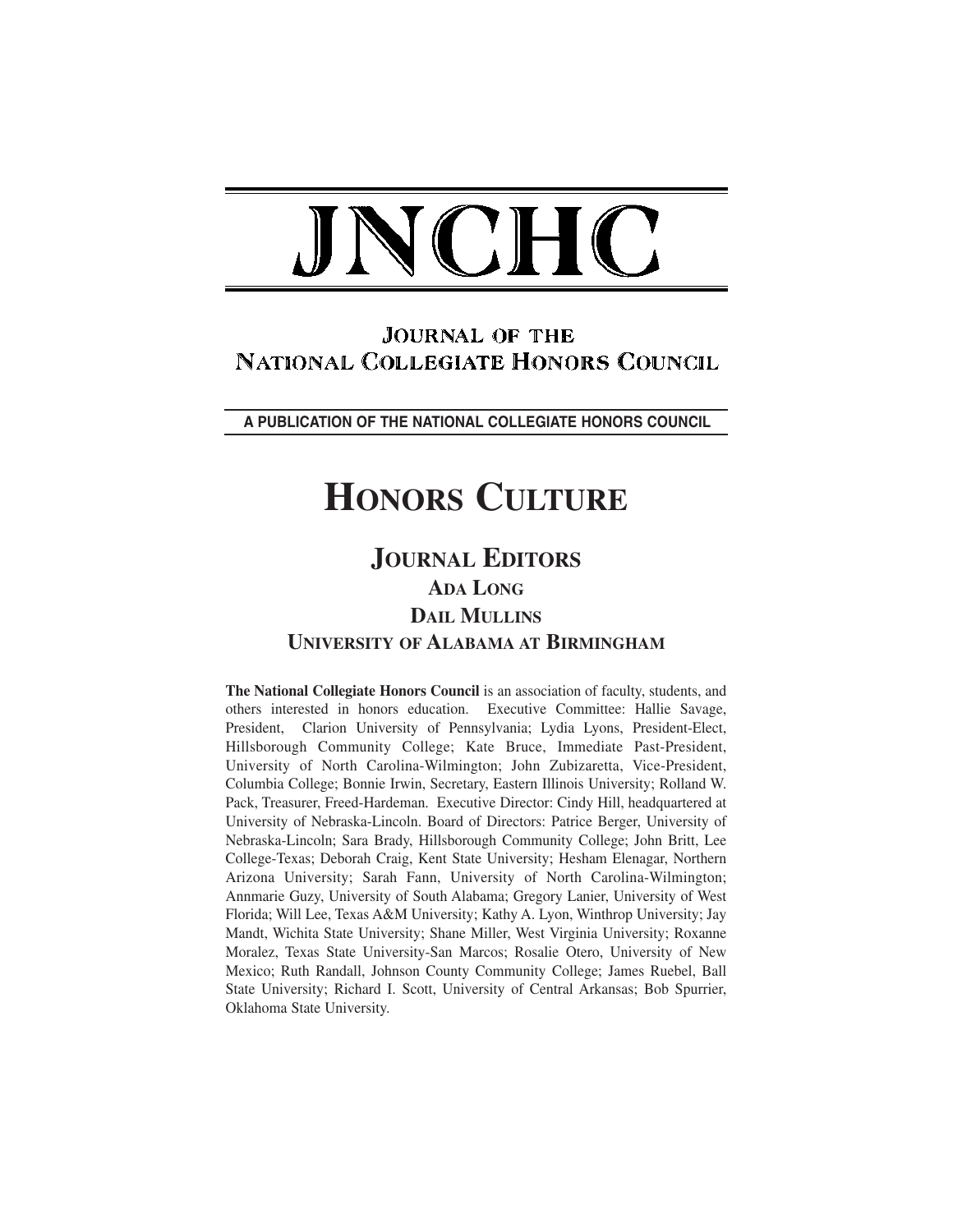© Copyright 2008 by the National Collegiate Honors Council All rights reserved. ISBN 978-0-9796659-3-6 ISSN 1559-0151

### **EDITORIAL POLICY**

*Journal of the National Collegiate Honors Council* is a refereed periodical publishing scholarly articles on honors education. The journal uses a double-blind peer review process. Articles may include analyses of trends in teaching methodology, articles on interdisciplinary efforts, discussions of problems common to honors programs, items on the national higher education agenda, and presentations of emergent issues relevant to honors education. Submissions and inquiries should be directed to Ada Long at adalong@uab.edu.

### **DEADLINES**

March 1 (for spring/summer issue); September 1 (for fall/winter issue)

### **JOURNAL EDITORS**

Ada Long (University of Alabama at Birmingham, Former Honors Director and Emerita Professor of English) and Dail Mullins (University of Alabama at Birmingham, Former Associate Honors Director and Emeritus Associate Professor of Curriculum & Instruction, with Ph.D. in Biochemistry); Managing Editor, Mitch Pruitt (Wake Up Graphics); Production Editor, Cliff Jefferson (Wake Up Graphics)

### **EDITORIAL BOARD**

Cheryl Achterberg (Nutrition), Dean of the College of Human Sciences, Iowa State University; William A. Ashton (Psychology), Director of the Honors Program and Assistant Professor in the Behavioral Sciences Department, York College, City University of New York; Gary M. Bell (Early Modern British History), Dean of the University Honors College and Professor of History, Texas Tech University; Bernice Braid (Comparative Literature), Professor Emerita of English, Advisor to the Provost, and Director of the Core Seminar Program, Long Island University-Brooklyn; D. Bruce Carter (Psychology), Associate Dean, College of Human Services & Health Professions, Syracuse University; Joan Digby (English), Director of the Honors Program and Merit Fellowship, Professor of English, C. W. Post Campus, Long Island University; Ted Estess (English), Dean of the Honors College and Professor of English, University of Houston; Jim Ford (Philosophy/Religious Studies), Director of the Honors Program and Associate Professor of Humanities, Rogers State University; Jay M. Freyman (Ancient Studies), Associate Professor and former Director of the Honors College, University of Maryland, Baltimore County; John S. Grady (Economics), Director of the University Honors Program and Associate Professor of Economics, LaSalle University; Nancy Davis Johnson (Psychology), Associate Professor of Psychology, Queens University of Charlotte; John Korstad (Biology), Professor of Biology and Honors Program Director, Oral Roberts University; Jane Fiori Lawrence (History of American Higher Education), Vice Chancellor, University of California, Merced; Dennis Patrick Leyden (Education Finance; Economics of R&D), Director of the Lloyd International Honors College and Associate Professor of Economics, The University of North Carolina at Greensboro; George Mariz (History), Professor of History and Director of the Honors Program, Western Washington University; David N. Mowry (Philosophy), SUNY Distinguished Teaching Professor, Chair of the Editorial Board of SUNY Press, Honors Program Director, Plattsburgh State University; Rosalie Otero (English), Director of the Honors Program, University of New Mexico; Anne Ponder (English), Chancellor, University of North Carolina Asheville; Jeffrey A. Portnoy (English), Interim Director of the Honors Program and Professor of English, Georgia Perimeter College; Rae Rosenthal (English), Director of the Honors Program and Professor of English, The Community College of Baltimore County Essex Campus; Rusty Rushton (English), Assistant Director of the University Honors Program and Adjunct Lecturer in English, University of Alabama at Birmingham; Hallie Savage, Honors Program Director and Professor of Communication Sciences and Disorders, Clarion University of Pennsylvania; Samuel Schuman (English), Chancellor Emeritus, the University of Minnesota, Morris, and Interim Dean of the Faculty, University of North Carolina Asheville; Ricki J. Shine (American History), Associate Director of the Calhoun Honors College and Director of Major Fellowships, Clemson University; Stephen H. Wainscott (Political Science), Director of the Honors Program, Clemson University; Len Zane (Physics), Former Dean of the Honors College, University of Nevada, Las Vegas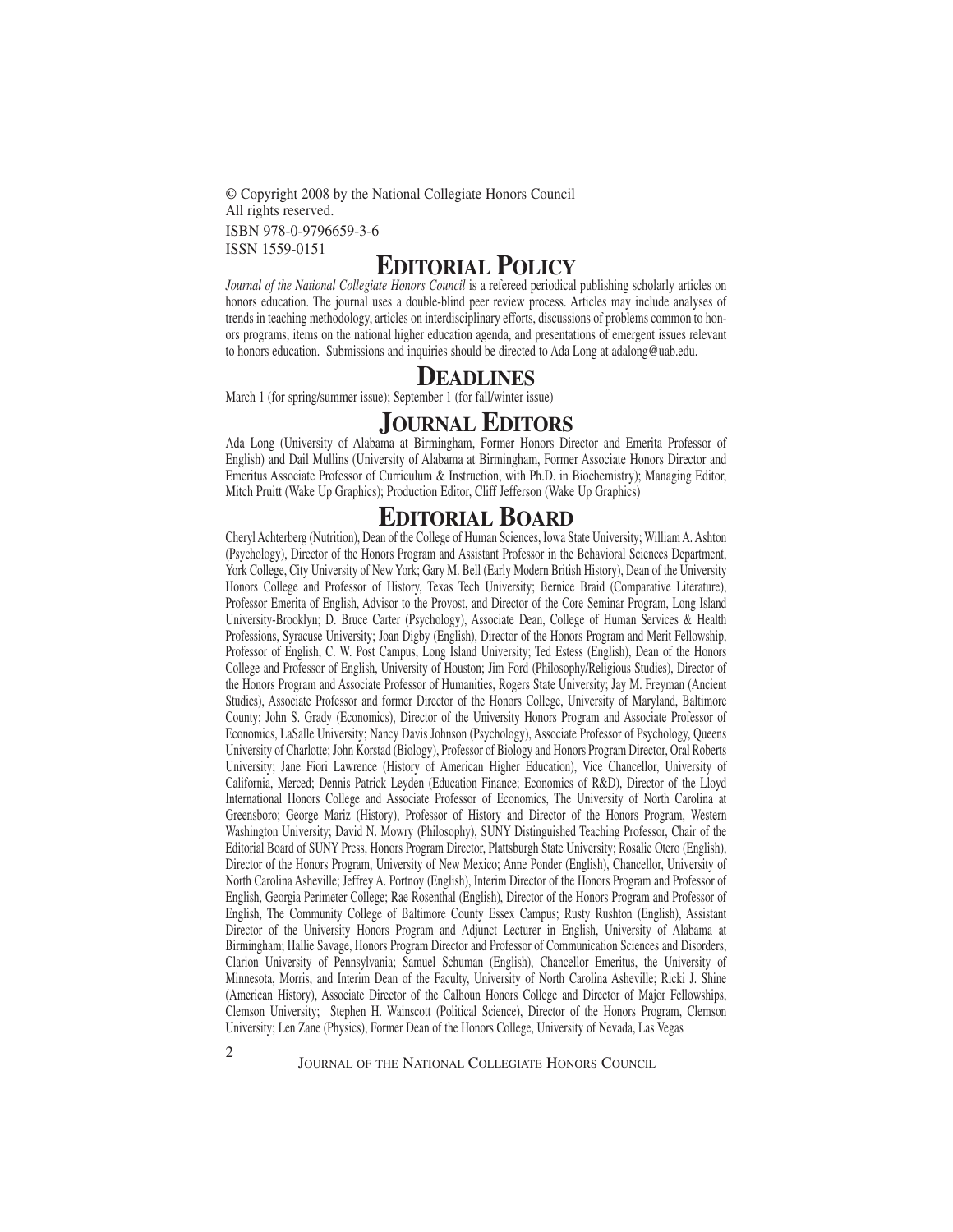# **CONTENTS**

| Editor's Introduction |  |
|-----------------------|--|

## **FORUM ON "HONORS CULTURE"**

| Defining Honors Culture                                    |
|------------------------------------------------------------|
|                                                            |
| The Culture of Honors                                      |
|                                                            |
| Creating an Honors Culture                                 |
|                                                            |
| Honors Culture Clash: The High Achieving Student Meets the |
| <b>Gifted Professor</b>                                    |
|                                                            |
| The Prairie Home Companion Honors Program                  |
|                                                            |
| The Times They Are A-Changin'                              |
|                                                            |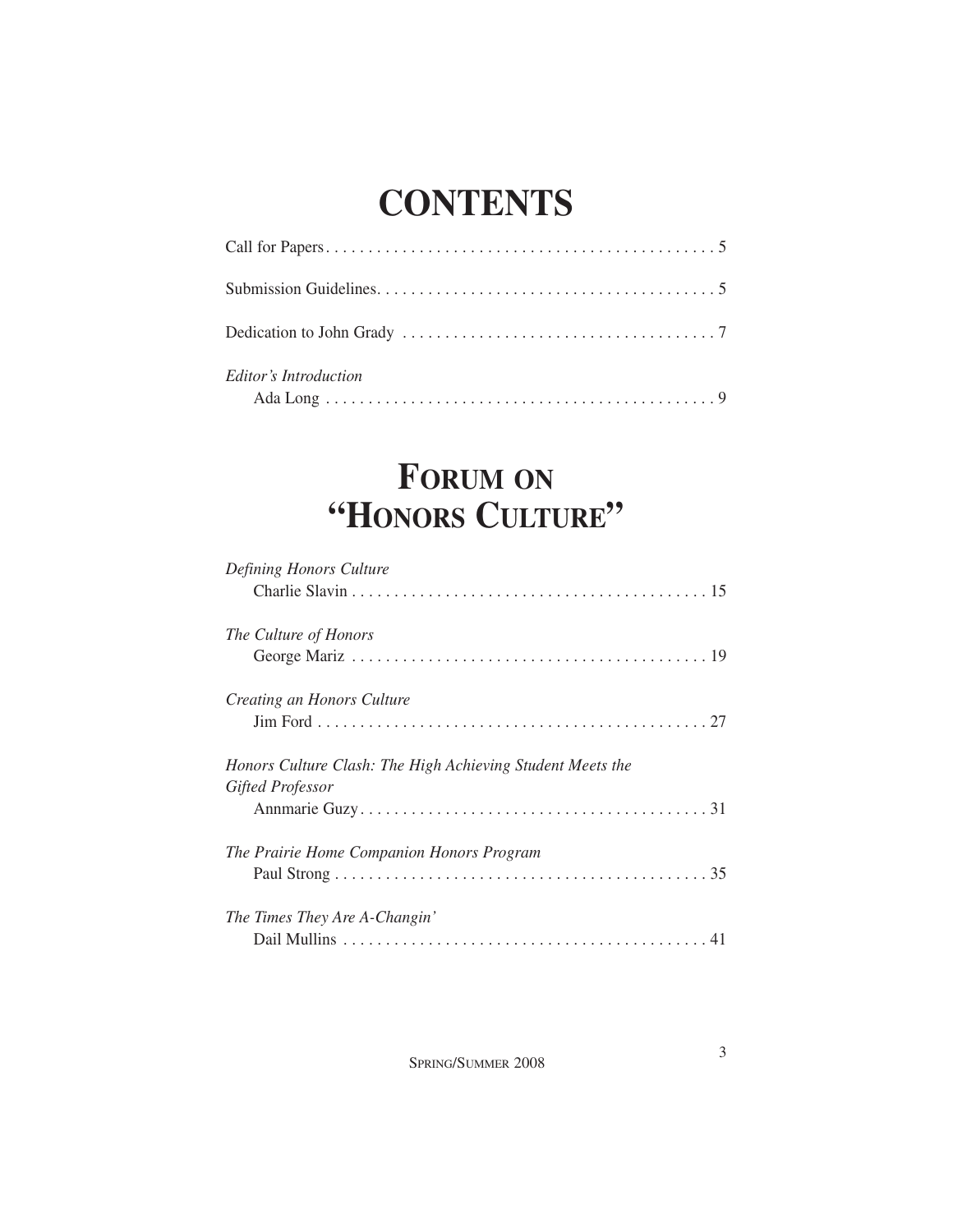## **RESEARCH ESSAYS**

| The New Model Education                                                                                                      |
|------------------------------------------------------------------------------------------------------------------------------|
| The Role of Advanced Placement Credit in Honors Education<br>Maureen E. Kelleher, Lauren C. Pouchak, and Melissa A. Lulay 61 |
| <i>Towards Reliable Honors Assessment</i>                                                                                    |
|                                                                                                                              |
|                                                                                                                              |

Cover image by Alex Mayfield, honors student at Oral Roberts University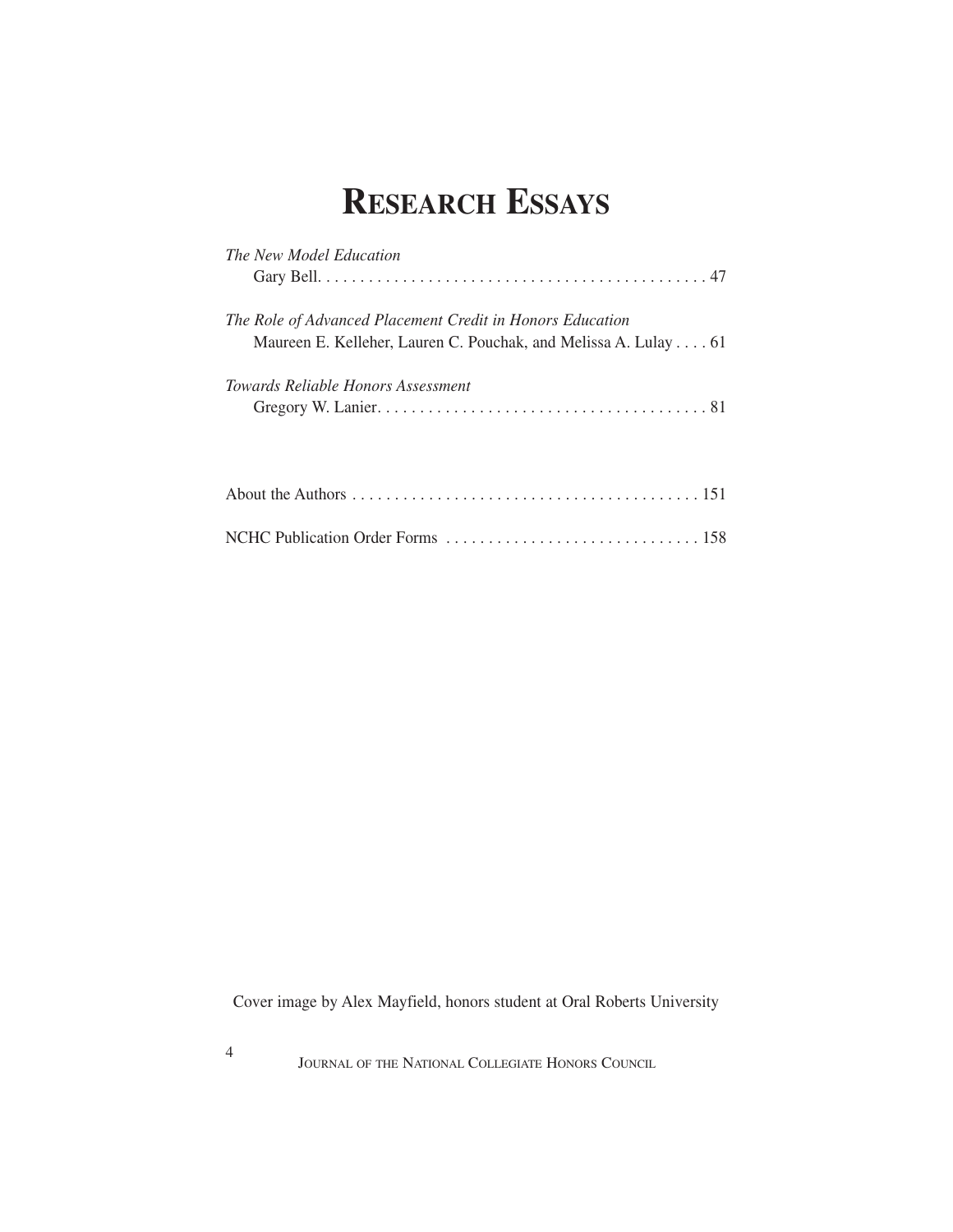## CALL FOR PAPERS

The next issue of *JNCHC* (**deadline: September, 2008**) invites research essays on any topic of interest to the honors community.

The issue will also include a Forum focused on the theme "Honors and Academic Integrity." We invite essays of roughly a thousand words that consider this theme in the context of your campus and/or a national context. Should honors be honorable? Do honors programs and colleges have a special mandate to ensure honesty and integrity? Do honors programs experience unique problems related to academic integrity? Do honors students labor under exceptional pressures that threaten academic integrity? Should honors programs have honors codes that are distinct from those of the institution? Is plagiarism more widespread now than it was before the Internet? Is the concept of plagiarism becoming archaic in the Internet Age? What are the implications of services like Turnitin.com, which convey an inherent assumption that students are cheaters? What impacts have plagiarism and attempts to detect it had on teaching and learning in honors?

## SUBMISSION GUIDELINES

We accept material by e-mail attachment. We do not accept material by fax or hard copy.

The documentation style can be whatever is appropriate to the author's primary discipline or approach (MLA, APA, etc.), but please avoid footnotes. Internal citation to a list of references (bibliography) is preferred; endnotes are acceptable.

There are no minimum or maximum length requirements; the length should be dictated by the topic and its most effective presentation.

Accepted essays will be edited for grammatical and typographical errors and for infelicities of style or presentation. Authors will have ample opportunity to review and approve edited manuscripts before publication.

Submissions and inquiries should be directed to Ada Long at adalong@uab.edu or, if necessary, 850.927.3776.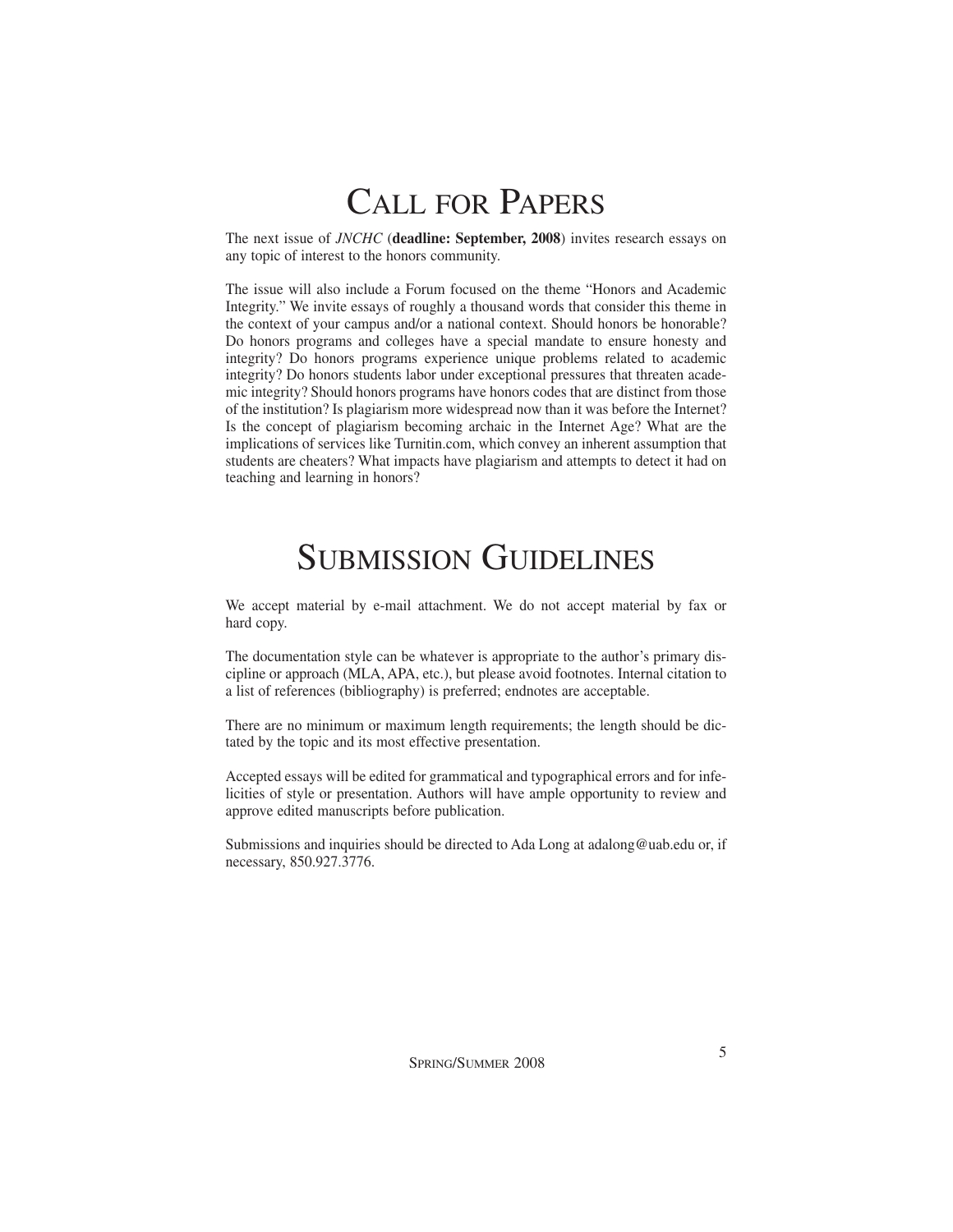JOURNAL OF THE NATIONAL COLLEGIATE HONORS COUNCIL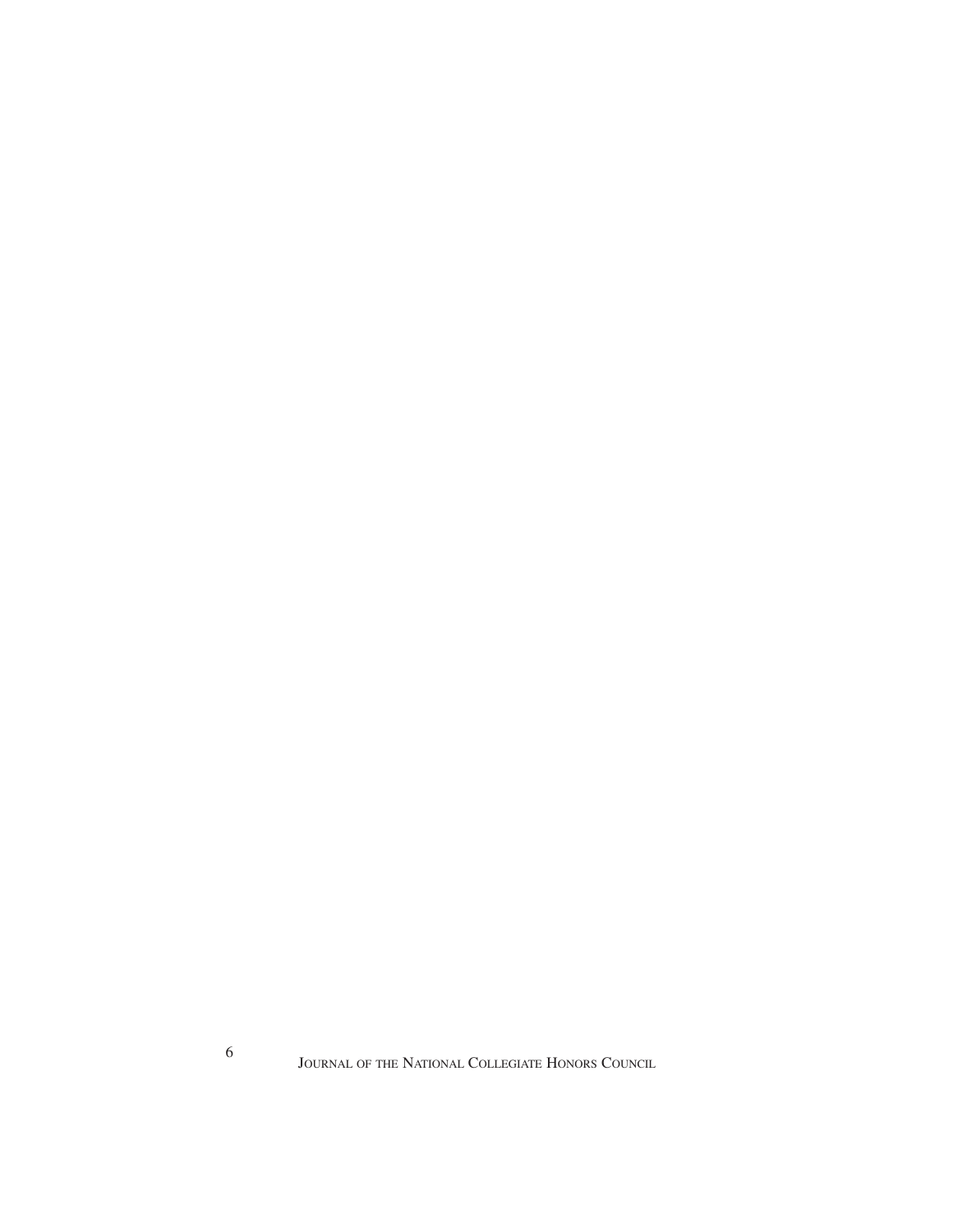## **DEDICATION**



**JOHN GRADY**

John Grady is the ideal person to whom we might dedicate an issue of *JNCHC* devoted to the theme "Honors Culture." He not only exemplifies *JNCHC* devoted to the theme "Honors Culture." He not only exemplifies honors culture but has helped to create it for almost four decades. On the fulltime faculty in the economics department at LaSalle College (now University) since 1960, John was appointed Director of the Honors Program in 1969, a position he has held ever since. He attended his first annual NCHC meeting in New Orleans in October of 1969, and its student-centered culture made NCHC a lifetime commitment for him. He has attended all but two national conferences since then, and he hosted the 1983 and 2006 conferences in his beloved Philadelphia. He also was one of the four original organizers of the Northeast Regional Honors Council in 1971 and hosted their annual conference in 1976 and 1996. In addition to serving on virtually every major NCHC committee, leading and presenting conference sessions, and serving as an official and unofficial consultant to countless honors educators, John has initiated many of NCHC's most significant initiatives. As the first cochair of the Committee on Assessment and Evaluation and the first chair of the NCHC Personnel Committee, he led the development of the Basic Characteristics of a Fully Developed Honors Program, the criteria for NCHC certification as an on-site consultant/evaluator of honors programs, the biannual workshop on Assessment and Evaluation, and the job description and hiring process for the position of executive director. While many of John's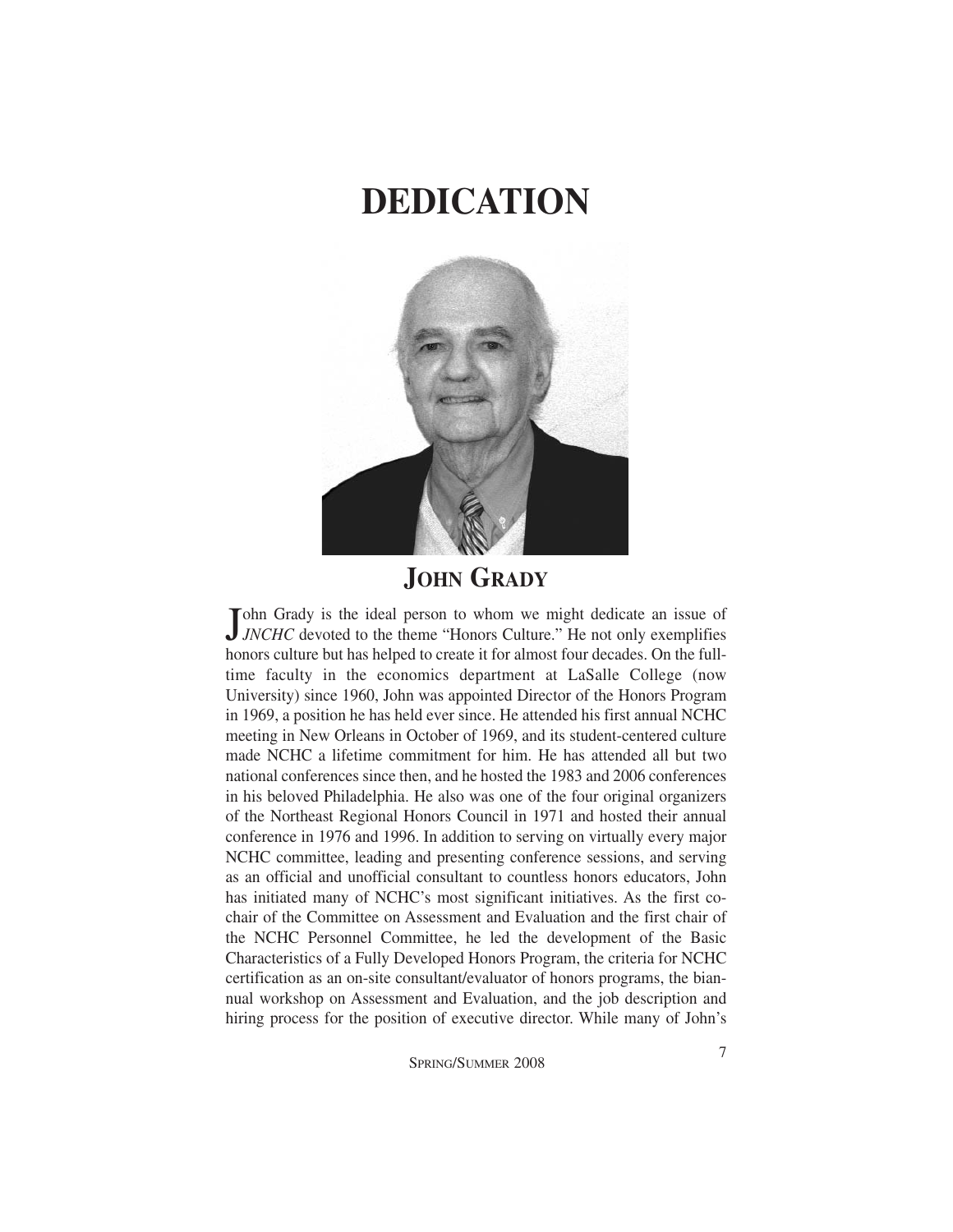#### **DEDICATION**

efforts have focused on defining and stabilizing the NCHC, he has always maintained his primary focus on students as the center and purpose of the organization. He has also been a continuous force for unity and respect; while a document defining the basic characteristics of an honors program threatened to be divisive, for instance, John made it an affirmation of common goals and shared community. The welcoming, inclusive, student-centered, and loving culture that people have cherished in the NCHC is in large part the creation of John Grady, and we have all been the beneficiaries of his wise leadership.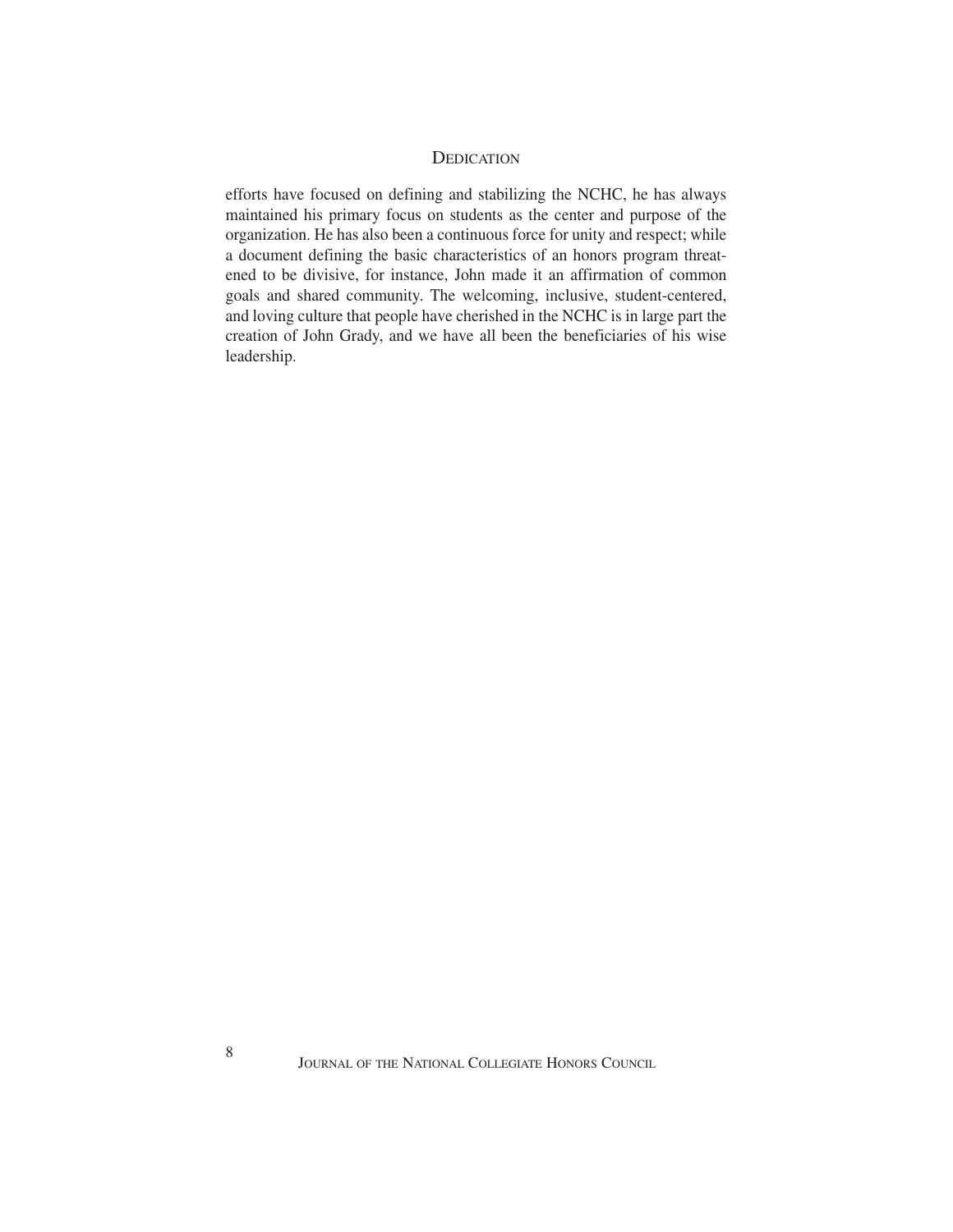#### ADA LONG

## **Editor's Introduction**

#### **ADA LONG**

#### **UNIVERSITY OF ALABAMA AT BIRMINGHAM**

Community of campus leaders; gaggle of nerds; petri dish for future CEOs; IQ incubator; think tank for hippies; snob squad; bunch of pointy-headed intellectuals—all honors administrators have heard the culture of their programs characterized with some such epithet, usually embraced with affection by the students it supposedly describes and often embodying a kernel of truth.

Not just students or individual honors programs but the broader culture of honors will often emerge as a subject of conversation at NCHC conferences, and perspectives on this culture have shifted significantly during the past half-century. Older members of NCHC remark that honors directors used to be people who loved working with smart students and who created communities of scholars based on love of learning. Directors weren't paid very much and often taught a full load of courses in addition to administering the program. Honors programs typically flew under the institutional radar; they were pretty much left alone rather than serving their now common roles as institutional status symbols, recruitment tools, and image boosters. Careers and hierarchies play a more predominant role now: directors are becoming deans, programs are becoming colleges, the NCHC is contemplating transition to an accrediting agency, and students are focusing on prestigious national scholarships and admission to elite graduate programs and jobs. Honors has become professional.

While some components of honors culture have been changing dramatically, others have not. We begin this issue of *JNCHC* with definitions of honors culture that include permanent and transitory, particular and general, valuable and problematic characteristics of honors. We sent out a call to all NCHC members for contributions to our "Forum on Honors Culture," and the call included these remarks:

During the past decade, numerous essays have appeared in the national media\* trying to define the current undergraduate culture in contrast to that of previous generations. Is there a particular honors culture? What are its characteristics? Does it differ from non-honors culture and/or from the honors culture of former periods? To what extent, if any, do honors administrators control this culture? Does the culture generally coincide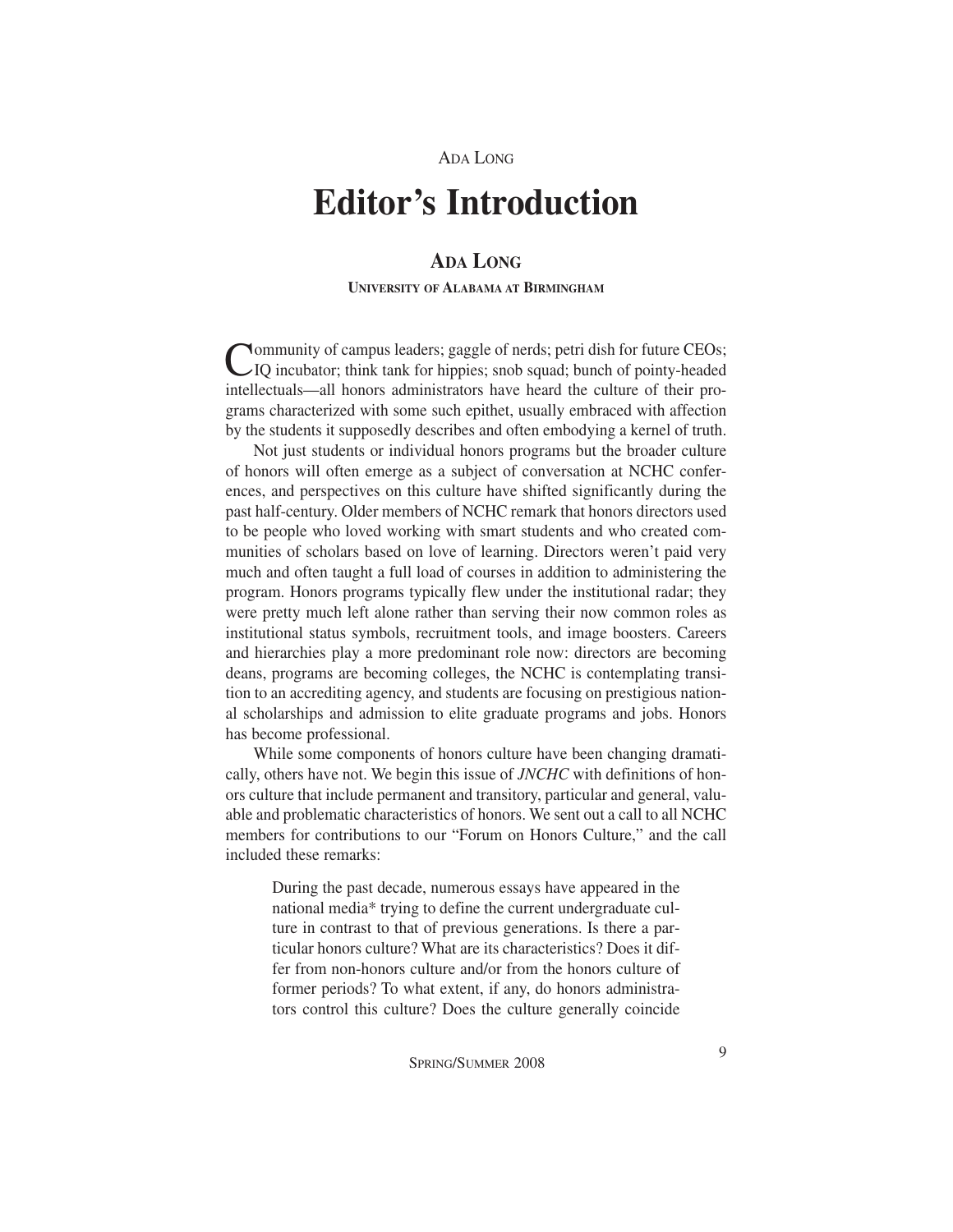#### EDITOR'S INTRODUCTION

with the stated goals of a particular honors program or contradict them? What are the particular roles of students, teachers, and staff within the honors culture, and which is culturally dominant? We invite essays of roughly a thousand words that consider the specific traits, if any, of honors culture in the context of your campus and/or a national context.

\*Some relevant articles:

David Brooks, "The Organization Kid," *The Atlantic Monthly* (April 2001): http://www.theatlantic.com/doc/200104/brooks

- Rick Perlstein, "What's the Matter With College," *NY Times* (Sept. 30, 2007): http://www.nytimes.com/2007/09/30/ magazine/30wwln-essay-perlstein-t.html
- Nicholas Handler, "The Posteverything Generation," *NY Times* (Sept. 30, 2007): http://essay.blogs.nytimes.com/2007/09/27/ the-college-pastiche/
- Thomas Friedman, "Generation Q," *NY Times* (Oct. 10, 2007): http://www.nytimes.com/2007/10/10/opinion/10friedman.ht ml?em&ex=1192248000&en=b68385a36eade5ac&ei= 5087%0A

We asked Charlie Slavin of the University of Maine to write the lead article for the Forum and distributed his essay to the NCHC membership. Slavin's essay, along with the other five essays that were selected for publication, comprise a rich and varied conversation about the culture of honors.

In "Defining Honors Culture," Charlie Slavin considers what traits might, in any time period, distinguish an honors culture from the institution-wide culture in which it resides. He examines some of the characteristics we usually cite in describing our students and faculty: motivation and innovation, for instance. The trait that emerges as a distinctive element of honors culture, he suggests, is intellectual risk-taking, a trait shared by students, faculty, and administrators in honors. He sees intellectual risk-taking as one cornerstone of honors culture and invites his colleagues in honors to name three other corners.

George Mariz of Western Washington University, in "The Culture of Honors," ultimately echoes Charlie Slavin's definition of honors culture as intellectual risk-taking, but first he provides a historical and anthropological introduction to our general understanding of culture. Starting with its Latin roots and continuing through modern distinctions between common-interest, identity-related, and voluntary cultures, Mariz situates honors culture in a historical context and defines it in relation to other cultural groups such as hockey fans or urban dwellers.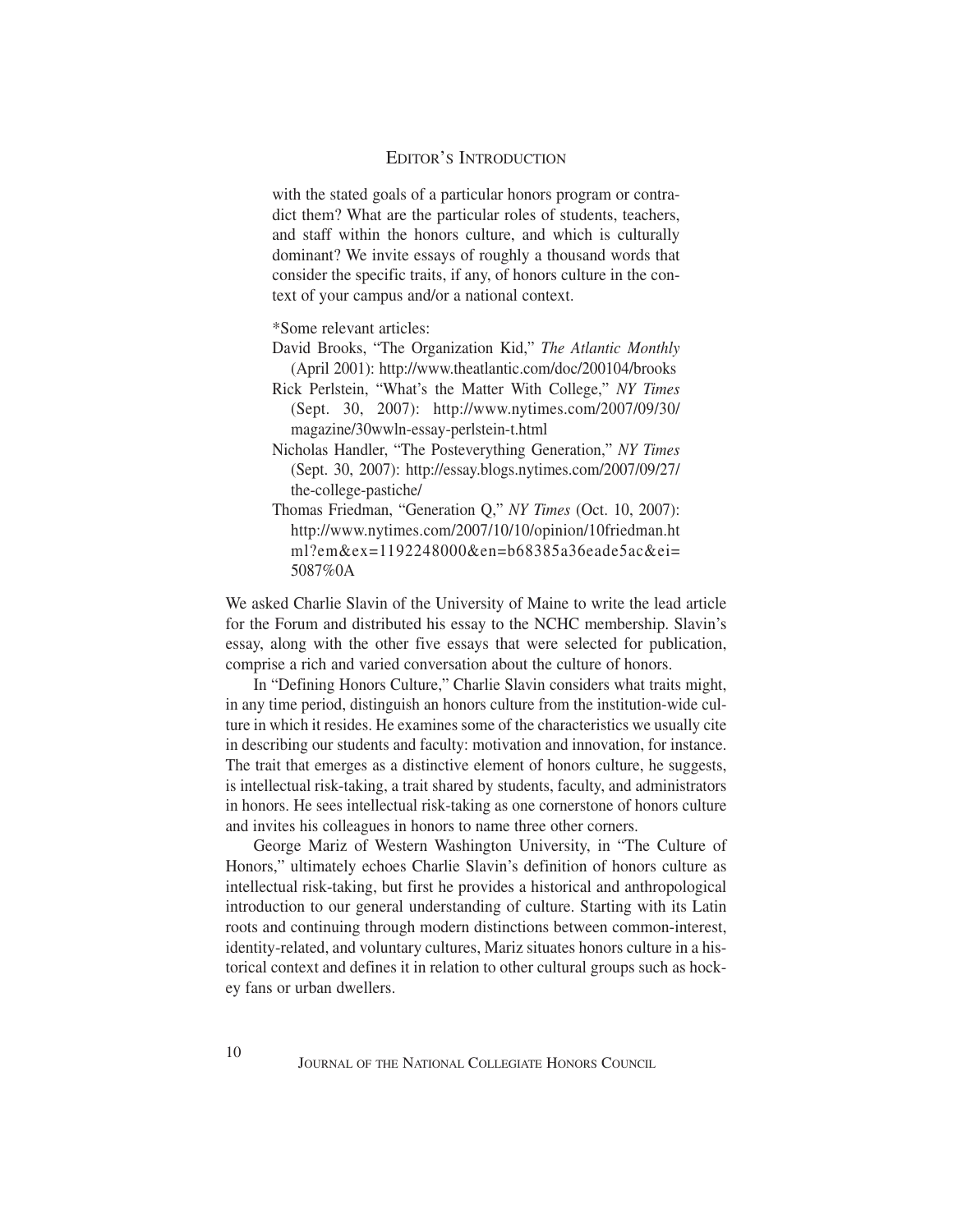#### ADA LONG

Jim Ford of Rogers State University takes up Slavin's challenge to add other cornerstones of honors to intellectual risk-taking, and he offers passion for learning as a second distinctive trait. In "Creating an Honors Culture," he suggests that, while students are the center and focus of honors culture, honors administrators select the students and create the policies that inspire both passion for learning and intellectual risk-taking. Honors culture thus emerges from collaboration between students, faculty, and administrators.

In "Honors Culture Clash: The High Achieving Student Meets the Gifted Professor," Annmarie Guzy of the University of South Alabama complicates the concept of honors culture, pointing out its inherent tensions. She argues that honors programs attract two different and in some ways opposite kinds of students. After describing the contrasts between gifted and high achieving students, she suggests that conflicts may arise not just between these two types of students but also between students and their teachers, who also typically fall into a category of either gifted or high achieving. These conflicts, Guzy implies, may be intrinsic to honors culture.

In a delightful essay entitled "The Prairie Home Companion Honors Program," Paul Strong gives a glimpse of the unique and often hilarious culture of the honors program at Alfred University. Riddles, puns, goofy mottos, and fractured Latin—such as the Great Seal of the Honors Program, named Siggy, short for *sigillum*, Latin for seal—create a joyous parody of pomp and circumstance. Parody can only succeed when there is a common body of knowledge and understanding; the Alfred Honors Program's network of injokes bespeaks depth of learning within a strong community that knows how to mix fun and work. It also bespeaks the kind of flexibility and spontaneity that can be hard to maintain in today's institutional culture.

Providing a longitudinal perspective on honors culture, Dail Mullins suggests that the kind of honors experience Paul Strong describes may now be a cultural dinosaur. In "The Times They Are A-Changin'," Mullins offers an old-fogey perspective on his two decades in the University of Alabama at Birmingham Honors Program. He notes the shift from cultural accoutrements such as ashtrays in the classroom, typed or handwritten term papers, and hand-me-down decors to cell phones, iPods, and Wi-Fi. Students used to hang out, and now they multi-task. They used to banter, prank, and procrastinate, and now they network, text-message, and start working on national scholarship applications in their freshman year. Mullins muses on this cultural revolution in honors, suggests some explanations for it, and then cranks up the volume on the Allman Brothers' album *Eat a Peach*.

The research essays in this issue of JNCHC are also connected, directly or indirectly, to the Forum theme of honors culture. In "The New Model Education," Gary Bell of Texas Tech University addresses the theme from a primarily prescriptive rather than descriptive stance. Using the Boyer Report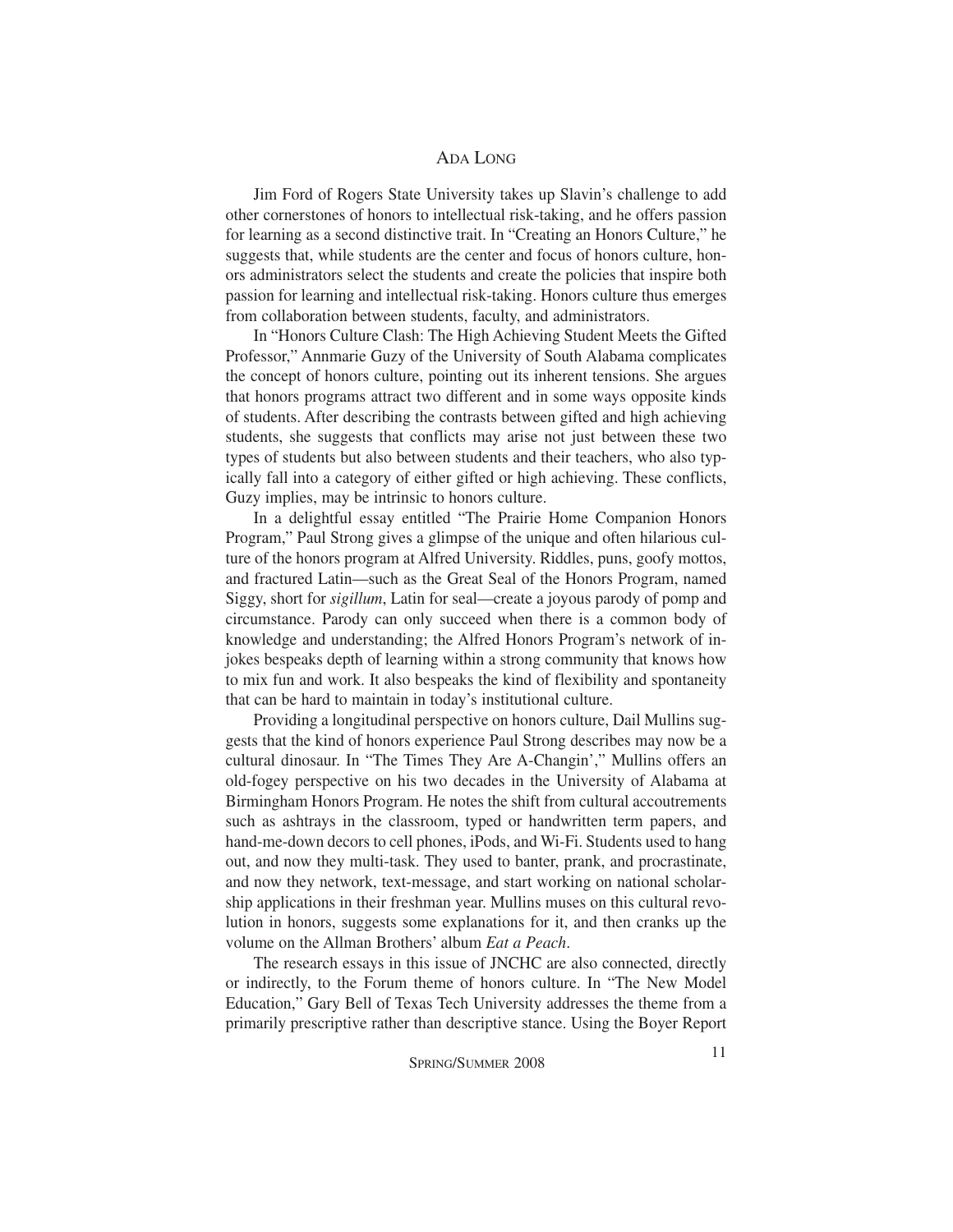#### EDITOR'S INTRODUCTION

as a starting point, Bell outlines the model that he thinks honors programs and colleges should both advocate and exemplify in order to lead higher education in America toward excellence in teaching undergraduates. He describes the qualities to which he thinks honors must aspire in order to achieve this positive position of leadership, qualities that include community, inclusivity, teaching excellence, and innovation. In his detailed advice about how to implement these qualities, Bell provides a set of ideals for honors culture, ideals that are substantially realized already in many honors programs and colleges and that, Bell contends, should fan out to include and inspire all of higher education.

The authors of "The Role of Advanced Placement Credit in Honors Education" suggest that AP credit may conflict with honors culture. Maureen E. Kelleher, Lauren C. Pouchak, and Melissa A. Lulay argue that the reasons high school students seek and value AP credit may be the same reasons that honors programs might be wary of them. While enabling students to narrow in on their majors, hurry through college, avoid subjects unfamiliar to them, and/or pursue more than one major, AP credits create challenges for honors programs in advising, curriculum development, and educational integrity. Based on a survey of the incoming students in the Northeastern University Honors Program and on consultation with their colleagues in NCHC via the listserv, the authors recommend deeper and more extensive consideration of the assets and liabilities of AP credit within the NCHC.

Finally, in "Towards Reliable Assessment," Gregory W. Lanier addresses issues that may well be central to the contemporary culture of honors. Lanier argues for the urgency of setting up reliable methods of data-based assessment and student learning outcomes. Probably few current honors administrators would disagree with his argument for good assessment practices although attempts to standardize such practices have stirred considerable controversy. In this essay, Lanier provides useful explanations and rationales for the practices he has established at the University of West Florida, with numerous examples of domains, outcomes, assessment matrices, rubrics, and data collection methods. While not all readers will share Lanier's enthusiasm for assessment or his notion that NCHC should develop a common set of assessment methods, surely all will appreciate the dedication and thoroughness of his advocacy.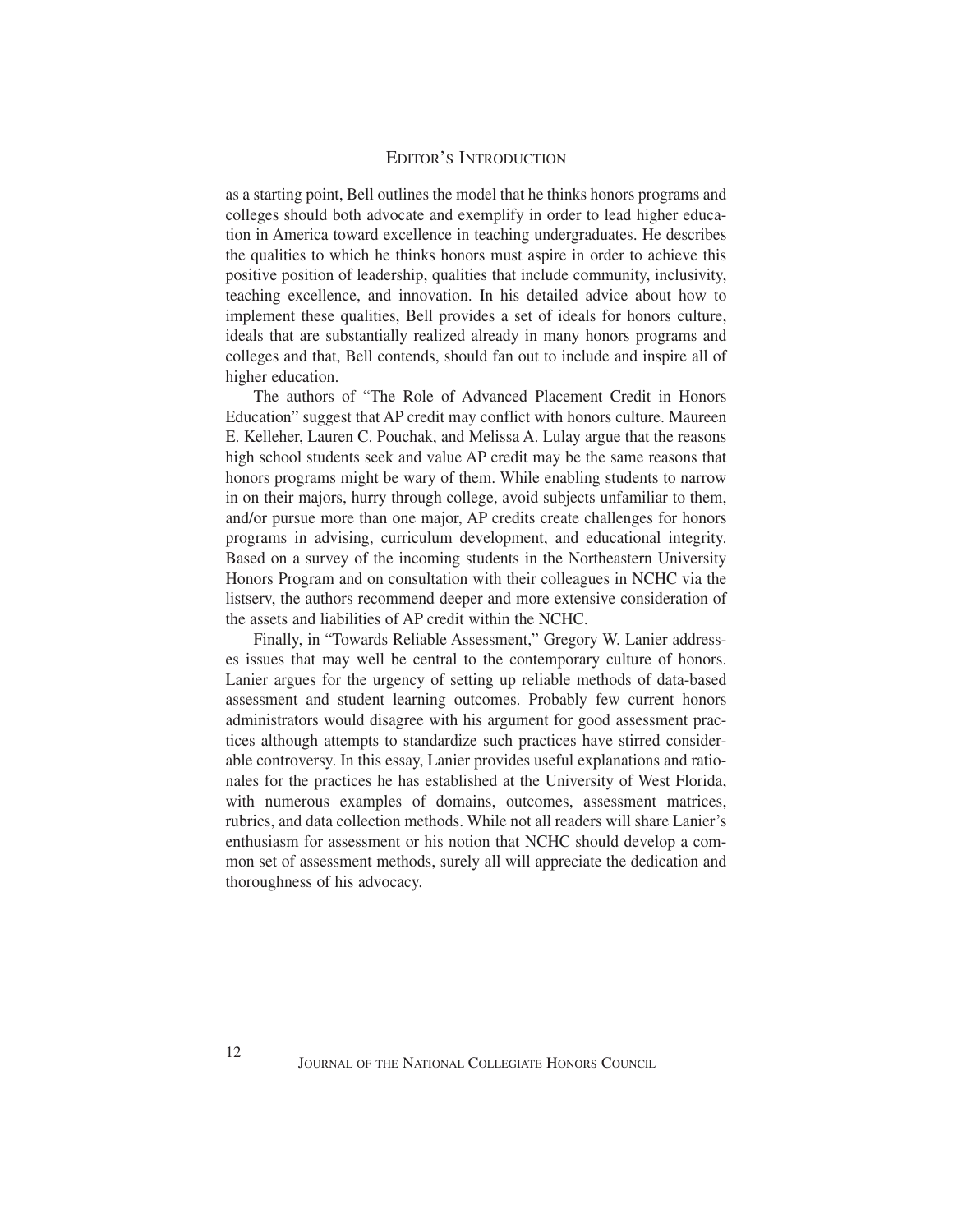## **About the Authors**

- **Gary Bell** is currently the founding (foundling?) dean of the Honors College at Texas Tech University, where he is a reluctant administrator and an enthusiastic teacher. He considers the high point of his career to have been designated "Teacher of the Year" at a previous institution, Sam Houston State University, where he also founded the honors program. His research is in World War II and Tudor-Stuart diplomatic history, with his Ph.D. from UCLA. He has served on the Executive Board of the NCHC, was president of the Great Plains Honors Council, and is currently co-chair of the Finance Committee in NCHC.
- **Jim Ford** is in his fourth year as Founding Director of the Honors Program at Rogers State University. He is Associate Professor of Humanities, Philosophy, and Religious Studies. He earned his B.A. from the University of Tulsa and his M.A. and Ph.D. from Princeton University.
- **Annmarie Guzy** is an associate professor of English at the University of South Alabama. She earned her Ph.D. in rhetoric and professional communication from New Mexico State University, and she teaches courses in honors composition, technical writing, and horror literature and film. She currently serves on the NCHC Board of Directors, the Publications Board, and the Research Committee.
- **Maureen E. Kelleher** is Director of the Honors Program and Associate Professor of Sociology at Northeastern University. She is a member of the teaching team with upper-class mentors for a first-year honors course called Enhancing Honors 101, and she also teaches an upper-level honors seminar. Her research interests include risk-taking behavior on college campuses.
- **Gregory W. Lanier** is Associate Dean of Arts and Sciences and Director of the University Honors Program and Interdisciplinary Studies at the University of West Florida. He holds joint appointments in the Department of Theatre and the Department of English and Foreign Languages due to his interest in the dynamics of Shakespeare in performance. Dr. Lanier currently serves as a member of the NCHC Board of Directors, a co-chair of both the Finance and the Assessment and Evaluation Committees, and an NCHC-Recommended Site Visitor.